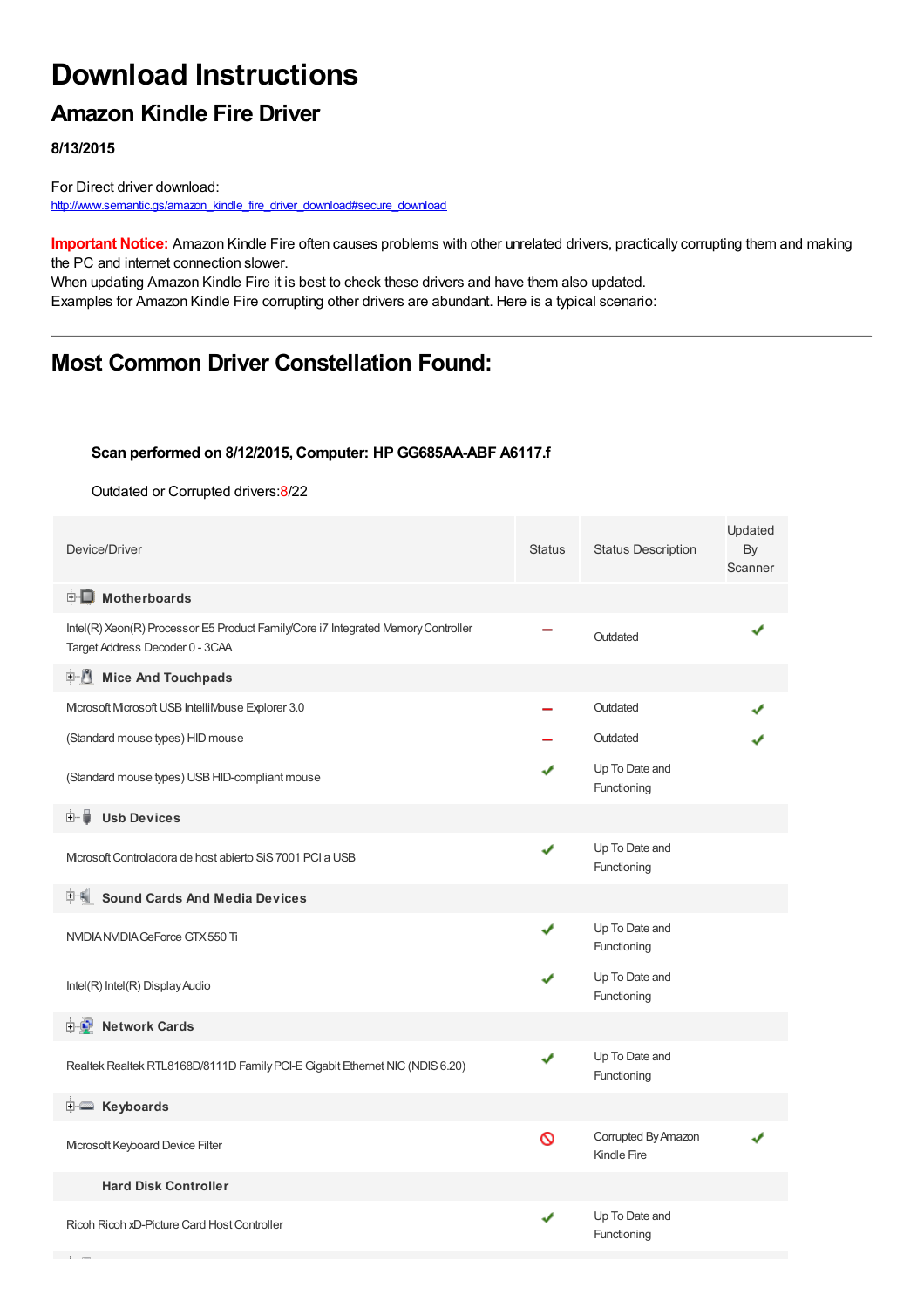| <b>ELE</b> Others                                                              |   |                                    |  |
|--------------------------------------------------------------------------------|---|------------------------------------|--|
| Nokia S60 Handset                                                              | ✔ | Up To Date and<br>Functioning      |  |
| Microsoft SDA Standard Compliant SD Host Controller                            | ∾ | Corrupted By Amazon<br>Kindle Fire |  |
| Lucent Lucent Win Modem                                                        |   | Up To Date and<br>Functioning      |  |
| NEC Generic CardBus-kontroller                                                 |   | Up To Date and<br>Functioning      |  |
| Intel Intel(r) AIM External Flat Panel Driver 2                                | ଷ | Corrupted By Amazon<br>Kindle Fire |  |
| Point Grey Research Texas Instruments OHCI Compliant IEEE 1394 Host Controller | ∾ | Corrupted By Amazon<br>Kindle Fire |  |
| <b>D</b> Cameras, Webcams And Scanners                                         |   |                                    |  |
| Canon Canon MG5300 series                                                      | Ø | Corrupted By Amazon<br>Kindle Fire |  |
| <b>Divideo Cards</b>                                                           |   |                                    |  |
| ATI RADEON X600 Series (Mcrosoft Corporation - WDDM)                           | ✔ | Up To Date and<br>Functioning      |  |
| <b>E</b> Input Devices                                                         |   |                                    |  |
| Logitech USB Human Interface Device                                            | ✔ | Up To Date and<br>Functioning      |  |
| <b>E-T</b> Port Devices                                                        |   |                                    |  |
| Sony Ericsson Sony Ericsson 750 USB VMC OBEX Interface (COM6)                  | ✔ | Up To Date and<br>Functioning      |  |
| $\blacksquare$ Monitors                                                        |   |                                    |  |
| Sony Digital Flat Panel (1024x768)                                             | ✔ | Up To Date and<br>Functioning      |  |
| 白面 Mobile Phones And Portable Devices                                          |   |                                    |  |
| <b>Acer NOKIA</b>                                                              | ✔ | Up To Date and<br>Functioning      |  |

## **Amazon Kindle Fire Driver Models:**

| <b>Driver Model</b>                    | <b>Original</b><br><b>Upload Date</b> | Last<br><b>Modification</b> | <b>Driver File</b>                   | <b>File</b><br><b>Size</b> | <b>Most Compatible</b><br><b>Computer Model</b> | <b>Availabilty To</b><br><b>Scanner</b> |
|----------------------------------------|---------------------------------------|-----------------------------|--------------------------------------|----------------------------|-------------------------------------------------|-----------------------------------------|
| <b>Amazon Kindle Fire</b><br>30474     | 10/4/2014                             | 8/5/2015                    | amazon kindle fire-<br>30474.exe     | 43kb                       | <b>HPG5360fr-m</b>                              |                                         |
| <b>Amazon Kindle Fire</b><br>3944      | 8/24/2014                             | 8/5/2015                    | amazon kindle fire-<br>3944.exe      |                            | 126kb Acer Veriton S480G.                       | ✔                                       |
| <b>Amazon Kindle Fire</b><br>2.12801.1 | 8/16/2014                             | 8/8/2015                    | amazon kindle fire-<br>2.12801.1.exe | 42kb                       | HPGQ538AA-ABDa6214.de,                          | ✔                                       |
| <b>Amazon Kindle Fire</b><br>2.101.198 | 9/27/2014                             | 8/7/2015                    | amazon kindle fire-<br>2.101.198.exe | 56kb                       | Exper ACTIVEDEX144,                             |                                         |
| <b>Amazon Kindle Fire</b><br>80300     | 9/11/2014                             | 8/5/2015                    | amazon_kindle_fire-<br>80300.exe     | 72kb                       | Sony VGN-SR28 Q                                 | ✔                                       |
| <b>Amazon Kindle Fire</b><br>83972     | 10/18/2014                            | 8/5/2015                    | amazon kindle fire-<br>83972.exe     |                            | 112kb Packard Bell IMEDIA D5089 BE              | ✔                                       |
| <b>Amazon Kindle Fire</b>              | Q/10/2014                             | 8/7/2015                    | amazon kindle fire-                  |                            | 113kh Lenovo 10AH0016LIS                        | J                                       |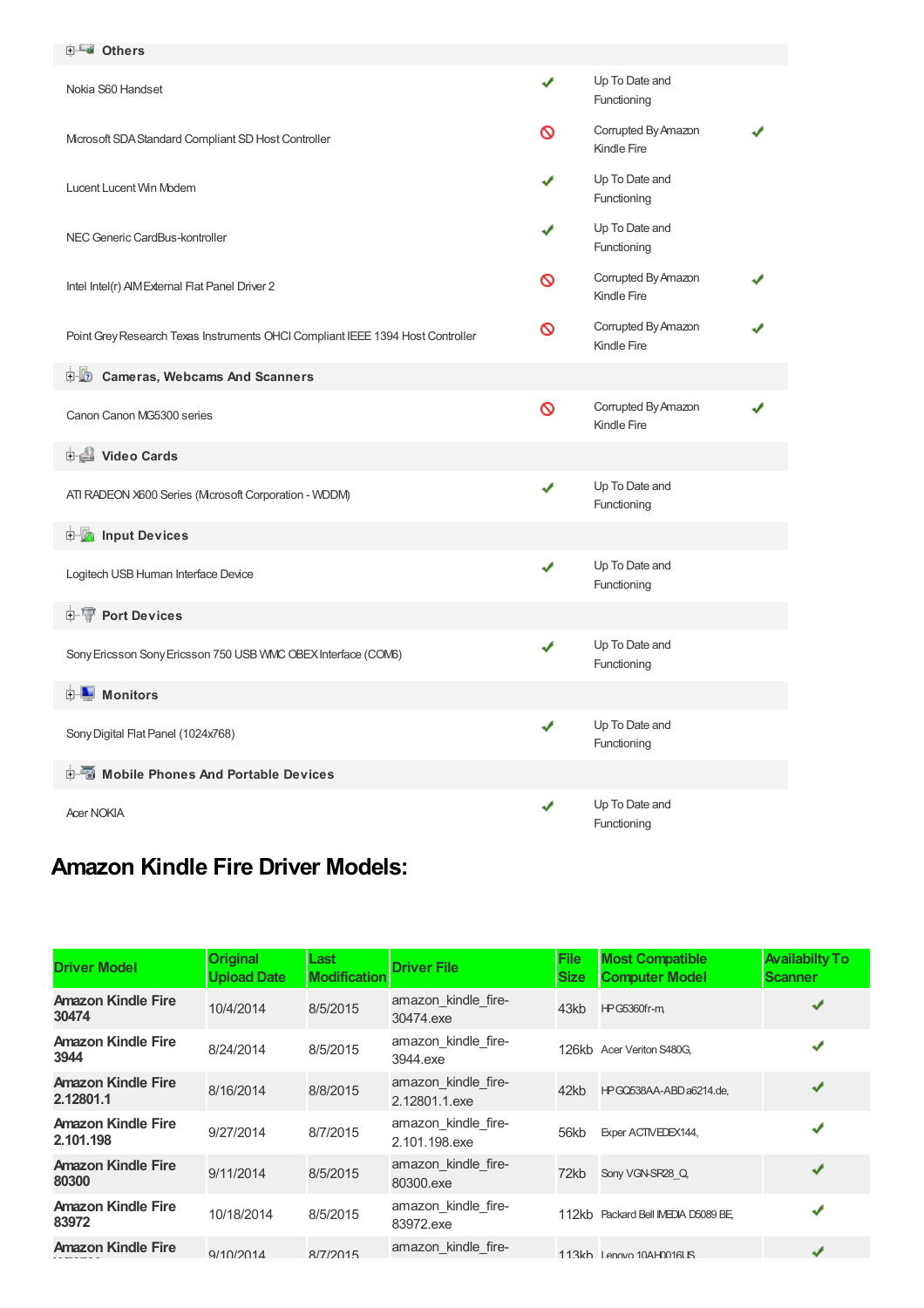|                                            | V1 V1 L V1 T | U11LU1U   |                                                          |       | I I UIW LUIVIU IVI II NU IVUU,        |   |
|--------------------------------------------|--------------|-----------|----------------------------------------------------------|-------|---------------------------------------|---|
| W73783                                     |              |           | w73783.exe                                               |       |                                       |   |
| <b>Amazon Kindle Fire</b><br>33868         | 12/26/2014   | 8/1/2015  | fizjsbj-33868.exe                                        | 37kb  | <b>IBM8187SYU,</b>                    | ✔ |
| <b>Amazon Kindle Fire</b><br>302.106       | 7/22/2014    | 8/1/2015  | amazon_kindle_fire-<br>302.106.exe                       | 208kb | Compag GO662AA-ABA<br><b>SR5113VM</b> | ✔ |
| <b>Amazon Kindle Fire</b><br>2.11.1042.1   | 12/2/2014    | 8/7/2015  | amazon_kindle_fire-<br>2.11.1042.1.exe                   |       | 167kb HPGG698AA-ABHs3130.nl,          | ✔ |
| <b>Amazon Kindle Fire</b><br>3002.13       | 9/29/2014    | 8/2/2015  | amazon_kindle_fire-<br>3002.13.exe                       |       | 173kb Packard Bell IPower 19810 GE    | ✔ |
| <b>Amazon Kindle Fire</b><br>1.101.12.12.1 | 7/29/2014    | 8/6/2015  | amazon_kindle_fire-<br>1.101.12.12.1.exe                 |       | 115kb Sony VGN-AW25GJ H               | ✔ |
| <b>Amazon Kindle Fire</b><br>W62621.1      | 11/30/2014   | 8/7/2015  | amazon_kindle_fire-<br>w62621.1.exe                      |       | 210kb IBM81387HG,                     | ✔ |
| <b>Amazon Kindle Fire</b><br>R32031.1      | 9/22/2014    | 8/9/2015  | iddhbn-r32031.1.exe                                      | 81kb  | HPHP Compag nc2400,                   | ✔ |
| <b>Amazon Kindle Fire</b><br>31.182.1      | 9/30/2014    | 8/4/2015  | amazon_kindle_fire-<br>31.182.1.exe                      | 98kb  | WIPRO WIV37455-1080,                  | ✔ |
| <b>Amazon Kindle Fire</b><br>70846         | 1/27/2015    | 8/8/2015  | amazon_kindle_fire-<br>70846.exe                         |       | 103kb Sony VGN-A317S,                 | ✔ |
| <b>Amazon Kindle Fire</b><br>31.12.18      | 12/15/2014   | 8/3/2015  | amazon_kindle_fire-<br>31.12.18.exe                      |       | 168kb HPP6-2150jp,                    | ✔ |
| <b>Amazon Kindle Fire</b><br>21.1673       | 11/6/2014    | 8/8/2015  | ov-21.1673.exe                                           |       | 207kb Dell Inspiron 530,              | J |
| <b>Amazon Kindle Fire</b><br>F23422        | 2/4/2015     | 8/8/2015  | amazon kindle fire-<br>f23422.exe                        |       | 121kb NECPC-LF7506D1FL,               | ✔ |
| <b>Amazon Kindle Fire</b><br>23636         | 10/29/2014   | 8/10/2015 | amazon_kindle_fire-<br>23636.exe                         |       | 118kb Sony VPCF136FX,                 | ✔ |
| <b>Amazon Kindle Fire</b><br>432.100       | 10/12/2014   | 8/7/2015  | amazon_kindle_fire-<br>432.100.exe                       |       | 154kb Medion P6612,                   | ✔ |
| <b>Amazon Kindle Fire</b><br>2994          | 8/9/2014     | 8/7/2015  | kdxjenapy-2994.exe                                       | 148kb | Compag ER922AA-ABA SR1834NX<br>NA661, | ✔ |
| <b>Amazon Kindle Fire</b><br>14022.1       | 12/24/2014   | 8/4/2015  | xt-i4022.1.exe                                           |       | 214kb SAMSUNNP-R510-FS04NL,           | ✔ |
| <b>Amazon Kindle Fire</b><br>R42996        | 8/17/2014    | 8/9/2015  | amazon kindle fire-<br>r42996.exe                        |       | 137kb IBM8184MM,                      | ✔ |
| <b>Amazon Kindle Fire</b><br>P1.1628       | 11/26/2014   | 8/9/2015  | amazon_kindle_fire-<br>p1.1628.exe                       | 33kb  | Panasonic CF-W7DWM07JM                | ✔ |
| Amazon Kindle Fire 429 9/16/2014           |              | 8/10/2015 | amazon kindle fire-429.exe 109kb Fujitsu LifeBook N6470, |       |                                       |   |
| <b>Amazon Kindle Fire</b><br>L31.11.12.19  | 10/18/2014   | 8/8/2015  | amazon_kindle_fire-<br>I31.11.12.19.exe                  |       | 179kb HP23-f390,                      |   |
| <b>Amazon Kindle Fire</b><br>X3001.19      | 10/30/2014   | 8/2/2015  | amazon_kindle_fire-<br>x3001.19.exe                      | 55kb  | Sony VGN-NS160D,                      |   |
| <b>Amazon Kindle Fire</b><br>83006         | 8/9/2014     | 8/8/2015  | amazon_kindle_fire-<br>83006.exe                         |       | 168kb WIPRO WW52K55-0051,             |   |
| <b>Amazon Kindle Fire</b><br>20671.1       | 10/16/2014   | 8/8/2015  | amazon_kindle_fire-<br>20671.1.exe                       | 42kb  | Sony VPCF13DGX,                       |   |
| <b>Amazon Kindle Fire</b><br>N701.11.10    | 1/30/2015    | 8/5/2015  | puup-n701.11.10.exe                                      | 105kb | Compag RO635AA-ABF SR191FR<br>FR630,  |   |

### **Typical Driver constellation for scanned computers:**

#### **Data derived from 835 scans made on these 427 computers from 10/27/2014 to 7/31/2015:**

Fujitsu FMVFE90DBY, Sony VGN-Z51MG B, Packard Bell ISTART D3180, NEC PC-MK32MEZDG, HCL Infosystems LUMINA2-LD, HP HP Pavilion DV6-3206AX, HP GS407AA-ABZa6229.it,NECPC-VJ22MAUZHTTV, PanasonicCF-R3DW1AXS,Compaq VT606AA-AKL CQ3275L, Lenovo ThinkCentre Edge 72,HPP6-2202el,NECPC-VY25AAZ7A, Lenovo 2999A32,HPEC588AA-ABU m7151.uk,GatewayDX4300,HPEP086AA-ABSm7370.se,Compaq KY718AA-UUBCQ3058HK, Intel WIV68105-0268, PanasonicCF-S9KYFFDR, Packard Bell EASYNOTE\_MX52-B-029, Toshiba SATELLITEC870-15M, Toshiba SATELLITEC875-15F, IBM2658MJJ, PanasonicCF-31UEUJDDA, Sony VGN-CR510D, Compaq PS245AA-ABF SR1339FR FR510, EMachines L4030, Toshiba SATELLITE C850-A791, Acer Aspire 9810, HP Compaq 615, Toshiba SP600, Fujitsu ESPRIMO E5731, Acer ATC-603, HP G5148it-m, Lenovo ThinkCentre A58e, HP G5148it-m, Compaq PJ517AA-ABA SR1220NXNA441, Lenovo 20B00006MZ, HP 610-1110es, NEC PC-LL700GD, IBM ThinkPad R50e, NEC PC-VY16GWZR4, Compaq KJ172AA-AB4 SR5272CF, HP HP Compaq 6710b, Gateway 564GE,GatewayGatewayM460,HPP6604f, IBM818944U, MSI MB-7529,HPP6-2463eo, Toshiba Satellite L850-B750, LGLS75-26SLCE1,HPRR861AA-ABDt3747.de, HPHPPavilion dv6-6128ca,HPHPPavilion dv4 FT194EA#ABE, Fujitsu FMVA0300C, Packard Bell ENLS44HR, Acer P4LJ0,Compaq Presario 7RPM11 195749-999, Sony VGN-FJ78SP\_W, HPBN744A4#ABG, Sony VPCF1390S, HPP6-2018es, Packard Bell IMEDIA F5750, Panasonic CF-52JE202NW, Lenovo ThinkCentre M80, Samsung SM50S, ASUS CS6110, HP ProLiant DL360 G3, Lenovo 7484W76, HP HP Pavilion dv9700, IBMSystem x3200 M3 -[7328K1G, Toshiba SATELLITE C850-A798, HPPresario V3000, SonyVGN-A230P, Packard Bell IMEDIA6430, Acer Aspire AG3731, Lenovo ThinkPad Edge 13, SonyVPCCW2S1R, Toshiba DynaBook V7,Gateway